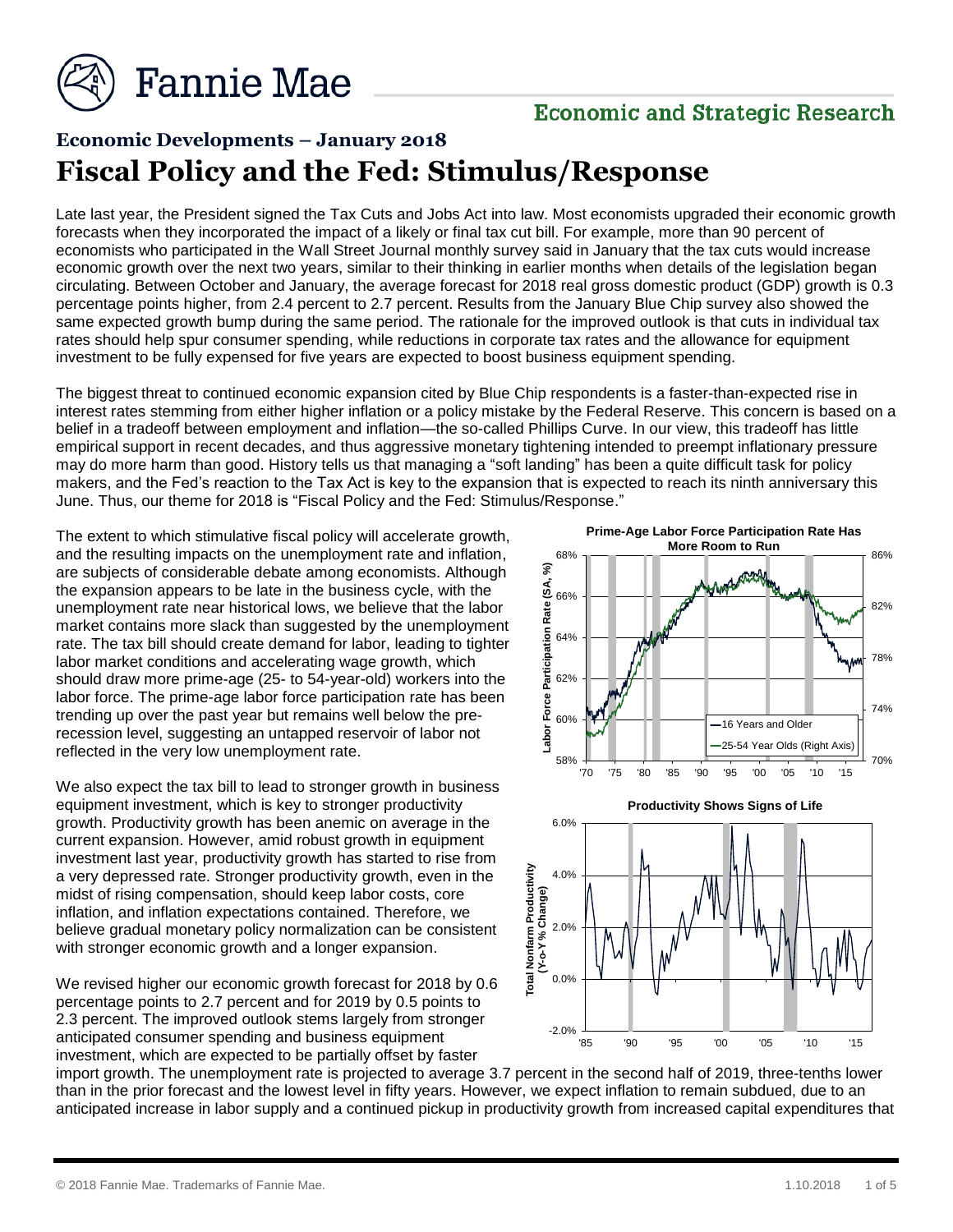

should help offset rising worker compensation. We project the annual increase in the Fed's favored measure of inflation, the Personal Consumption Expenditures Deflator, to remain below the Fed's two-percent target throughout 2018.



The corporate tax cut should be a boon for business equipment investment. During the third quarter, business investment in equipment posted the strongest quarterly increase in three years. Incoming data suggest it ended 2017 on a strong note, setting the stage for continued acceleration this year amid very high business confidence. While small business confidence edged down in December, the average reading for all of 2017 set a record high since the monthly survey from the National Federation of Independent Business (NFIB) began in 1986. The tax bill should encourage businesses to accelerate capital expenditures, especially given that the 100-percent expensing will expire in five years and will be phased out over the subsequent five years. However, the lowering of the corporate income tax rate to 21 percent from 35 percent also makes the deduction less valuable, countering some of the benefits. We expect little investment impact from the one-time repatriation tax on accrued foreign profits, as past experience suggests that repatriated cash will likely be used for dividends and share buybacks.

On the individual taxpayer front, because the tax bill also changed deductions (e.g., doubled the standard deduction and placed a \$10,000 cap on combined state and local tax (SALT) and property tax deductions), its impact on final tax payments could vary significantly among households across the nation. Meanwhile, taxpayers can choose to spend the increased disposable income, save it, or use it to pay down debt. Thus, it is difficult to estimate how consumers will react to the windfall. Using the impacts of the 2001 and 2008 tax cuts as a guide, we expect real consumer spending growth to pick up by two-tenths in both 2018 and 2019, to 2.7 percent and 2.5 percent, respectively. The saving rate, which dipped three-tenths in November to the expansion low of 2.9 percent, should trend up as a result of the tax bill. Thus, while the tax cut may not boost consumer spending substantially because some taxpayers will choose to save the windfall or use it to pay down debt, it would help provide a savings cushion for rainy days and strengthen household balance sheets.

The labor market ended 2017 on a relatively subdued note, with nonfarm payrolls increasing 148,000 in December, weakening from the strong back-to-back gains following hurricane disruptions. A small net downward revision for the prior two months put the threemonth average gain at 204,000. The survey of households was also uninspiring. The unemployment rate and the labor force participation rate were unchanged at 4.1 percent and 62.7 percent, respectively, and the broadest measure of labor underutilization, the U-6 rate, edged up one-tenth to 8.1 percent.

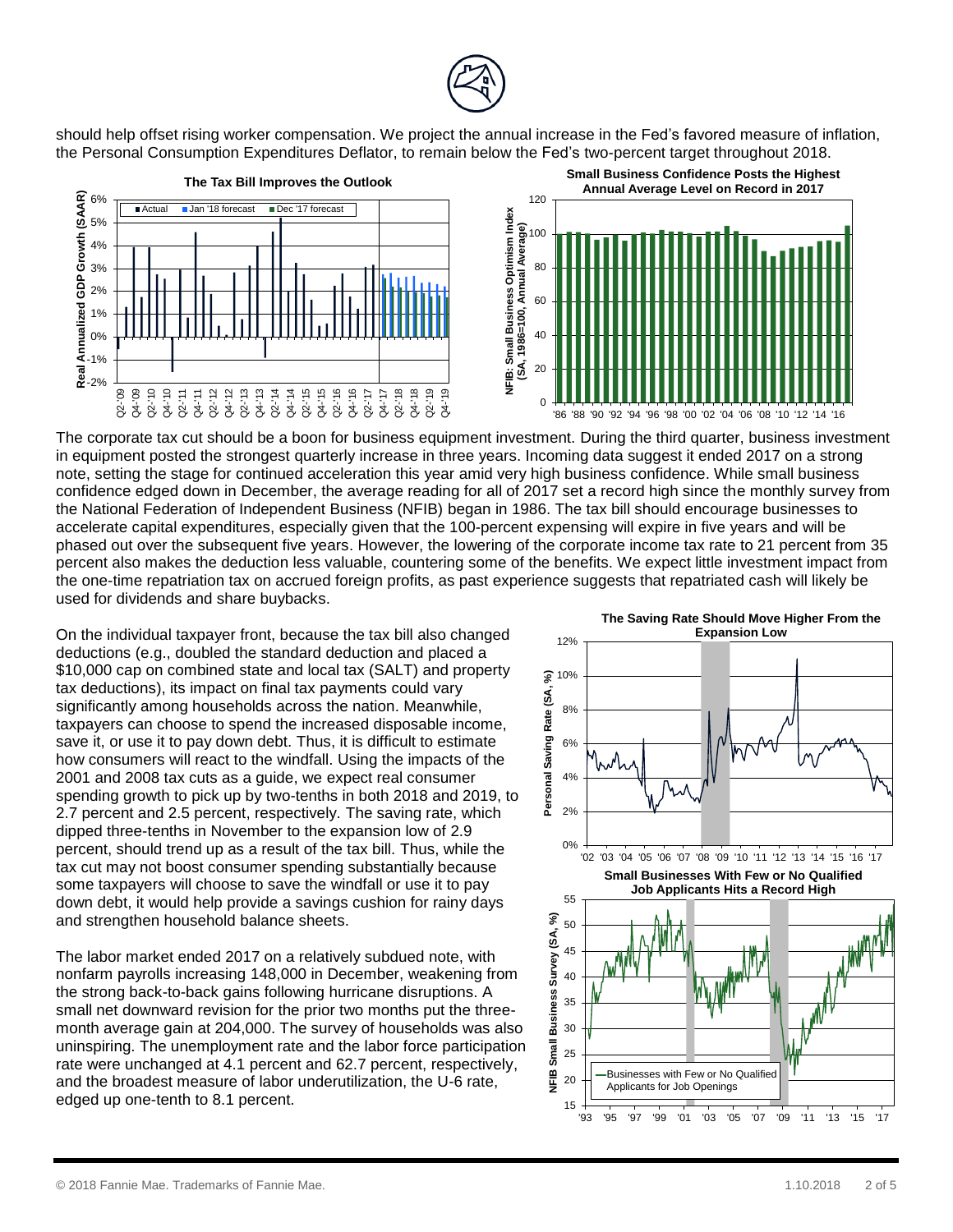

Other aspects of the establishment survey also disappointed. The average workweek was unchanged at 34.5 hours, and average hourly earnings rose 0.3 percent from November and 2.5 percent from a year ago, near the lower end of the 2.4 percent to 2.8 percent range witnessed throughout the year. We believe that wage gains will accelerate this year given a shortage of skilled labor. The December NFIB survey showed that the share of small business owners with few or no qualified applicants for open positions surged 10 percentage points to 54 percent—a record high.

For all of 2017, the economy added 2.2 million jobs, marking the seventh straight year with over two million jobs created. We expect another year of more than two million in payroll gains this year, with an average monthly gain of 186,000, about 10,000 more than in our prior forecast. One bright spot in the December jobs report was the biggest monthly rise in residential construction employment of 2017, raising hopes for some supply relief for housing this year.





#### **The Fed Will Likely Remain Cautious**

At the December Federal Open Market Committee (FOMC) meeting, the Federal Reserve raised the fed funds rate 25 basis points. The Fed appears to be counting on modest, synchronized global growth to continue as they attempt to get some distance between a zero percent short-term rate and the current policy rate. The shrinkage of the balance sheet, another measure of monetary policy normalization, continues as expected. The Fed also released its updated Summary of Economic Projections (SEP), which revealed a slight upgrade for growth expectations for 2018 and 2019 and a lower unemployment rate forecast. While final details were not known when the FOMC met in December, the tax bill under consideration at the time was quite similar to the final enacted tax legislation. The updated SEP "dot plot" implied that FOMC members expect three rate hikes in 2018, the same as in the September projections. We believe that the Fed will wait for evidence of increased inflationary pressure before responding with a faster pace of rate increases. We expect the Fed to hike in March and in September of this year; however, a third rate increase this year is quite possible.

#### **Housing Roundup**

The Tax Act will create winners and losers in the housing market. While the individual tax cut should boost housing demand by increasing disposable household income, the tax bill reduces the incentive for homeownership by doubling the standard deduction, reducing the mortgage debt cap on which homeowners may take a mortgage interest deduction to \$750,000 from \$1,000,000 (with loans made before December 14 being grandfathered in), and limiting SALT and property tax deductions to a total of \$10,000. As a result, the bill will lead to substantially fewer itemized returns. **New and Existing Home Sales Surge to Expansion Highs in November**

Looking back, housing activity through November was upbeat across the single-family segment. Both single-family starts and permits rose in November to the highest levels in more than a decade, while homebuilder sentiment surged to an 18-year high in December. Through the first 11 months of 2017, single-family housing starts were 8.7 percent more than during the same period in 2016. Meanwhile, multifamily building has clearly peaked, as year-to-date multifamily starts through November were 8.2 percent below their 2016 level.

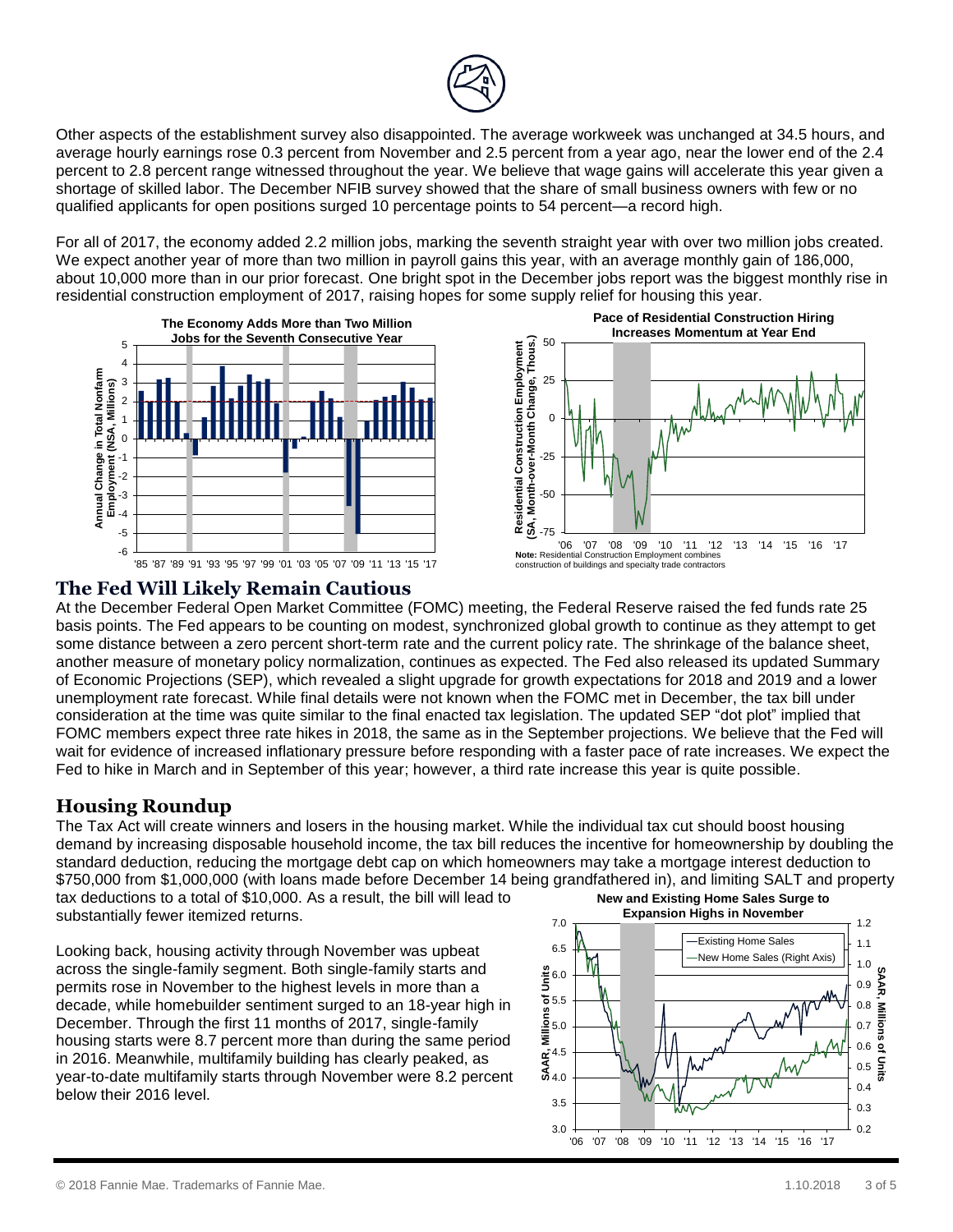

Existing home sales were also upbeat in November, rising for the third consecutive month to reach the strongest pace in nearly 11 years. Meanwhile, new home sales surged to the highest level since July 2007. Year-to-date existing and new home sales through November were 1.4 percent and 9.0 percent higher, respectively, than during the corresponding period in 2016.

The principal problem facing the housing market, especially for the existing home segment, remains one of supply rather than demand. The number of existing homes for sale in November was 9.7 percent below the level a year earlier and has fallen year-over-year for 30 consecutive months. The months' supply plunged to 3.4 months, the lowest level since the inception of the series in 1999. We expect tight inventory will continue to restrain home sales this year, even with the positive income effect from the tax cuts. The tax

**Months' Supply of Existing Homes Falls to the Lowest Level on Record**



bill could negatively affect home prices in the high-end market; however, this segment accounts for a very small share of the total market and should have limited impact on overall home price appreciation.

Mortgage rates will continue to support the housing market as we expect them to rise only modestly over the next year, averaging 4.1 percent in the fourth quarter of 2018, up from 3.9 percent in the fourth quarter of 2017. Total housing starts should increase about 5 percent in 2018, solely because of the single-family segment, as multifamily starts are projected to decline further. We expect total new and existing home sales to rise about 2 percent, similar to the gain through 11 months of 2017. Total single-family mortgage originations should decrease about 5 percent this year to \$1.73 trillion from an estimated \$1.83 trillion in 2017, with a 7 percentage point decline in the refinance share to 31 percent in 2018.



For information on multifamily market conditions, read the January 2018 [Multifamily Market Commentary.](http://www.fanniemae.com/resources/file/research/emma/pdf/MF_Market_Commentary_012218.pdf)

### **Economic & Strategic Research (ESR) Group**

#### January 10, 2018

For a snapshot of macroeconomic and housing data between the monthly forecasts, please read ESR's [Economic and](http://fanniemae.com/portal/research-insights/forecast/weekly-archive.html)  [Housing Weekly Notes](http://fanniemae.com/portal/research-insights/forecast/weekly-archive.html)

*Data source for charts: Bureau of Labor Statistics, Bureau of Economic Analysis, National Federation of Independent Business, Census Bureau, National Association of REALTORS®, Fannie Mae Economic and Strategic Research*

*Opinions, analyses, estimates, forecasts and other views of Fannie Mae's Economic & Strategic Research (ESR ) Group included in these materials should not be construed as indicating Fannie Mae's business prospects or expected results, are based on a number of assumptions, and are subject to change without notice. How this information affects Fannie Mae will depend on many factors. Although the ESR group bases its opinions, analyses, estimates, forecasts and other views on information it considers reliable, it does not guarantee that the information provided in these materials is accurate, current or suitable for any particular purpose. Changes in the assumptions or the information underlying these views could produce materially*